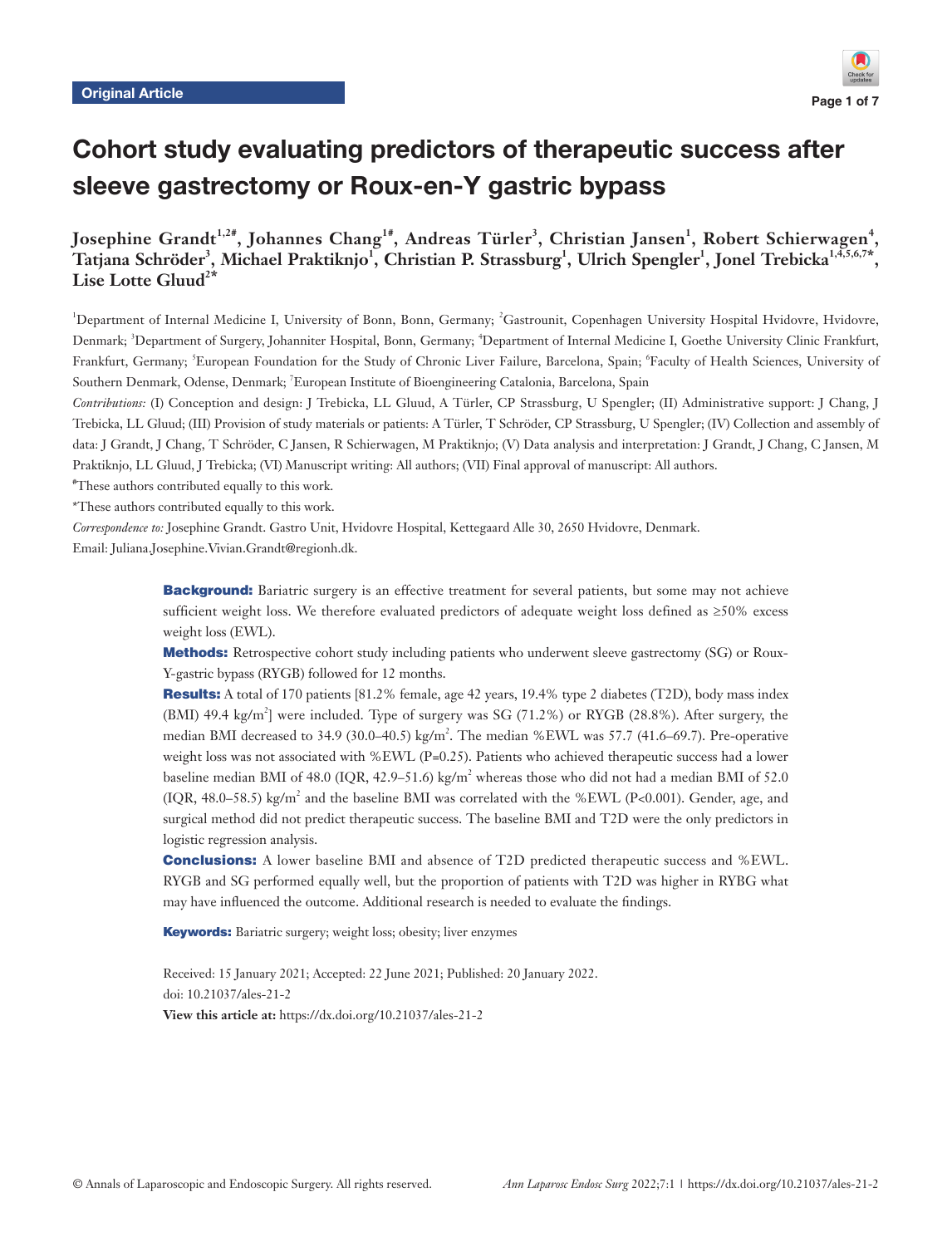# Introduction

Obesity and associated comorbidities including diabetes, cardiovascular disease, and non-alcoholic steatohepatitis are a growing global problem (1). According to the World Health Organization, 650 million people suffer from obesity and each year, at least 4 million people worldwide die prematurely due to the consequences of overweight or obesity (2). Obesity is not only associated with adverse outcomes for patients, but also imposes an enormous economic burden on the health care system (3). In Germany alone, the annual direct cost of obesity for the health care system is about 29.39 billion euro (4). For people with morbid obesity (BMI >40 kg/m<sup>2</sup>), the impaired mobility reduces chances to lose any excess weight and the chances of achieving and maintaining a sufficient weight loss with lifestyle changes. In fact, many experience an increase in weight over time (5). At present, bariatric surgery is the most effective treatment for morbid obesity (6). Surgery also has beneficial effects on diabetes and other manifestations of the metabolic syndrome (7). Bariatric surgery is a safe procedure and the risk of serious complications is comparable to elective cholecystectomy (8). The two predominant types of procedures performed are the laparoscopic Roux-Y-gastric bypass (RYGB) and sleeve gastrectomy (SG) (9). Adequate weight loss also known as therapeutic success is generally defined as  $\geq 50\%$ excess weight loss (EWL) within the first postoperative year (10,11). Several factors including age, gender, and comorbidities are potential predictors of weight loss, but previous evidence is equivocal (12,13). A more profound knowledge on the characteristics of patients that will sufficiently profit from bariatric surgery is of great importance to not just select patient groups for bariatric surgery, but also to estimate the timepoint when patients profit best from the intervention. This can especially be important in countries where insurance companies grant coverage for bariatric surgery. Furthermore, some patients do not profit form bariatric surgery alone. In these patients, further interventions as intensified nutritional counselling or psychological support may further improve their outcome. It is of major clinical importance to identify these patients as early as possible to improve their outcome Therefore, the primary objective of this study was to evaluate predictors of therapeutic success after bariatric surgery based on a retrospective cohort from a university hospital in Germany. Secondary objective was to compare the outcomes of RYGB and SG. We present the following article in accordance with the STROBE reporting checklist (available at [https://](https://ales.amegroups.com/article/view/10.21037/ales-21-2/rc) [ales.amegroups.com/article/view/10.21037/ales-21-2/rc](https://ales.amegroups.com/article/view/10.21037/ales-21-2/rc)).

# **Methods**

This retrospective cohort study includes data from all patients who were evaluated for bariatric surgery at a university hospital in Germany (University Hospital Bonn) from May 2008 to December 2014 and underwent bariatric surgery at a certified bariatric surgery centre in Bonn (Johanniter Hospital Bonn). The bariatric program at the university hospital Bonn included preoperative counselling and dietary intervention, and postoperative follow-up visits. The cohort consisted of adults who were considered eligible for bariatric surgery with a BMI > 35 kg/m<sup>2</sup> and at least one obesity-associated comorbidity or a BMI >40 kg/m<sup>2</sup>. All patients participated in preoperative dietary and counselling groups for 6 months to 1 year before surgery. Patients were encouraged to participate in regular follow-up visits with a dietician within the bariatric surgery program after surgery. At baseline, we collected information about age, gender, anthropometrics, smoking, alcohol intake, use of metformin and insulin, and comorbidities including type 2 diabetes (T2D), ischemic heart disease, sleep apnoea and arthrosis. We also recorded standard laboratory values. Follow-up data collected 1, 6 and 12 months after surgery included anthropometrics and standard laboratory values. All data was collected retrospectively from electronic patient records. The patients consented to all interventions and the local Ethics Committee of the Medical Faculty of the University of Bonn approved of the study (072/18). The study was conducted in accordance with the Declaration of Helsinki (as revised in 2013).

# *Statistical analyses*

The statistical analyses were performed with STATA version 15 for windows (STATA Corp, Texas, USA). Due to the distribution of data, participant characteristics are summarised using medians with interquartile-ranges (IQR) or %. We used Chi-square or the Mann-Whitney test for unpaired comparisons and Spearman's test to evaluate correlation between weight loss (%EWL) and metabolic variables (liver enzymes, lipids and glucose). All patients were included in the analyses.

Logistic regression analysis was used to evaluate predictors of treatment success with results expressed as odds ratios (95% confidence intervals). The analysis was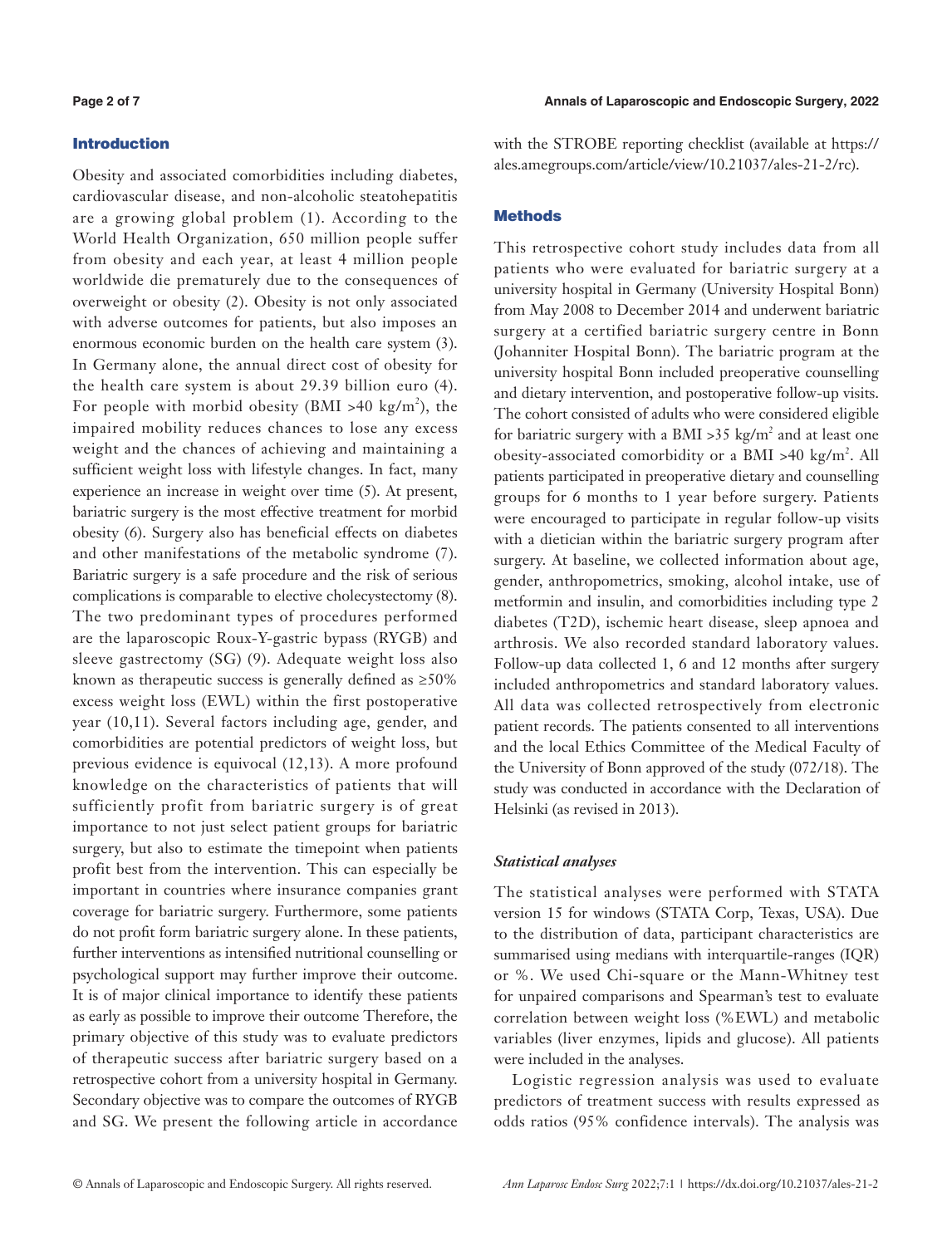### **Annals of Laparoscopic and Endoscopic Surgery, 2022 Page 3 of 7**

**Table 1** Standard laboratory variables of included patients at baseline

|                  | л.                  |                     |                     |         |
|------------------|---------------------|---------------------|---------------------|---------|
|                  | $RYGB(n=49)$        | SG (n=121)          | Total $(n=170)$     | P       |
| BMI              | 48.0 (42.9-52.2)    | 50.4 (44.7-56.1)    | 49.4 (44.3–54.4)    | 0.028   |
| Age              | 42.0 (36.5–53.5)    | 42.0 (34.0-50.0)    | 42.0 (34.0-51.2)    | 0.529   |
| Glucose          | 115.0 (98.5-158.5)  | 93.5 (82.0-109.7)   | 100.0 (83.0-124.0)  | < 0.001 |
| HbA1c            | $6.1(5.9 - 7.2)$    | $5.8(5.55 - 6.25)$  | $5.9(5.6 - 6.5)$    | 0.005   |
| Creatinine       | $0.74(0.64 - 0.81)$ | $0.80(0.72 - 0.9)$  | $0.77(0.71 - 0.88)$ | 0.013   |
| Urea             | 25.5 (23.0-35.5)    | 31.0 (27.0-39.0)    | $30.0(25.0 - 38.0)$ | 0.051   |
| <b>Bilirubin</b> | $0.37(0.29 - 0.55)$ | $0.51(0.42 - 0.58)$ | $0.46(0.30 - 0.56)$ | 0.262   |
| Gamma-GT         | 42 (30-57)          | $40(32 - 54)$       | $40(31 - 55)$       | 0.573   |
| <b>ALT</b>       | 26.5 (22.5-44.5)    | 28.5 (23-39.5)      | 28 (23 - 41.5)      | 0.909   |
| <b>AST</b>       | 19 (15.5–25.5)      | $21(15-27)$         | $20(15-26)$         | 0.807   |
| Triglycerides    | 172 (108-218)       | 155.5 (111-206.5)   | 160.5 (111-213)     | 0.386   |
| Cholesterol*     | 196.5 (175-221)     | 194 (164-219)       | 194 (168-220)       | 0.493   |
| <b>HDL</b>       | 44 (38-51)          | 44.5 (37-52)        | 44 (37-52)          | 0.922   |
| <b>LDL</b>       | $1(0-1)$            | $1(0-1)$            | $1(0-1)$            | 0.878   |

\*, total cholesterol. Characteristics are summarized using medians with IQR. The analyses compare patients allocated to RYGB or SG. IQR, interquartile range; RYGB, Roux-en-Y-gastric-bypass; SG, sleeve gastrectomy; BMI, body mass index; ALT, alanine aminotransferase; AST, aspartate aminotransferase; HDL, high density lipoprotein; LDL, low density lipoprotein.

undertaken after ensuring that 5 assumptions were met including an assessment of collinearity. Due to the relatively small sample size, the multivariable model only included five predictors selected based on their clinical relevance (age, baseline BMI, gender, T2D and type of surgery). P values <0.05 were considered statistically significant.

### **Results**

In total, 644 patients were referred to our department and evaluated for bariatric surgery during the study period. We included all 170 patients who were considered eligible and underwent surgery. The median age was 42 years (IQR, 34–51 years) and the median BMI 49.4 kg/m<sup>2</sup> (IQR, 44.3– 54.5 kg/m<sup>2</sup>). Most patients were women (n=138; 81.2%). Forty-nine (28.8%) underwent RYGB and 121 (71.2%) underwent SG. In total, 33 (19.4%) had type 2 diabetes and were treated with metformin. Twelve of these patients (7.1%) were also treated with insulin.

A total of 72 patients (42.4%) were smokers, eight (4.7%) had ischemic heart disease, 43 (25.3%) had sleep apnoea, and 98 (57.7%) had arthrosis. Comparing the two surgical interventions at baseline, patients allocated to RYGB had a lower BMI than those allocated to SG (*Table 1*). Creatinine was higher in the RYGB compared to the SG group. In addition, 50% of patients in the RYGB group compared to 24% in the SG group had type 2 diabetes (P=0.0075). Accordingly, patients in the SG group had a lower fasting glucose and A1C (P=0.005). We found no other differences between the two groups at baseline (*Table 1*).

The median time duration between the first consultation and bariatric surgery was 387 days (IQR, 315–509 days) and median weight loss during counselling prior to surgery was 0.45 kg (IQR, -4.0 to 6.1 kg).

No major complications occurred during or after surgery. The number of patients lost to follow up was none, 8 and 42 at 1, 6 and 12 months, respectively. In total, 128 patients (75.3%) were followed until the end of the study. Within 1 year, the median BMI decreased from 49.4  $(44.3-54.4)$  to 34.9 (30.0-40.5) kg/m<sup>2</sup> as did the %EWL (*Figure 1*). Metformin was discontinued in 21 (63.0%) of the 33 patients treated with metformin at baseline. Five of 12 (41.7%) patients discontinued both metformin and insulin treatment. Repeated measures ANOVA showed significant changes in weight as well as standard laboratory values (P<0.001 for all analyses). Weight loss was similar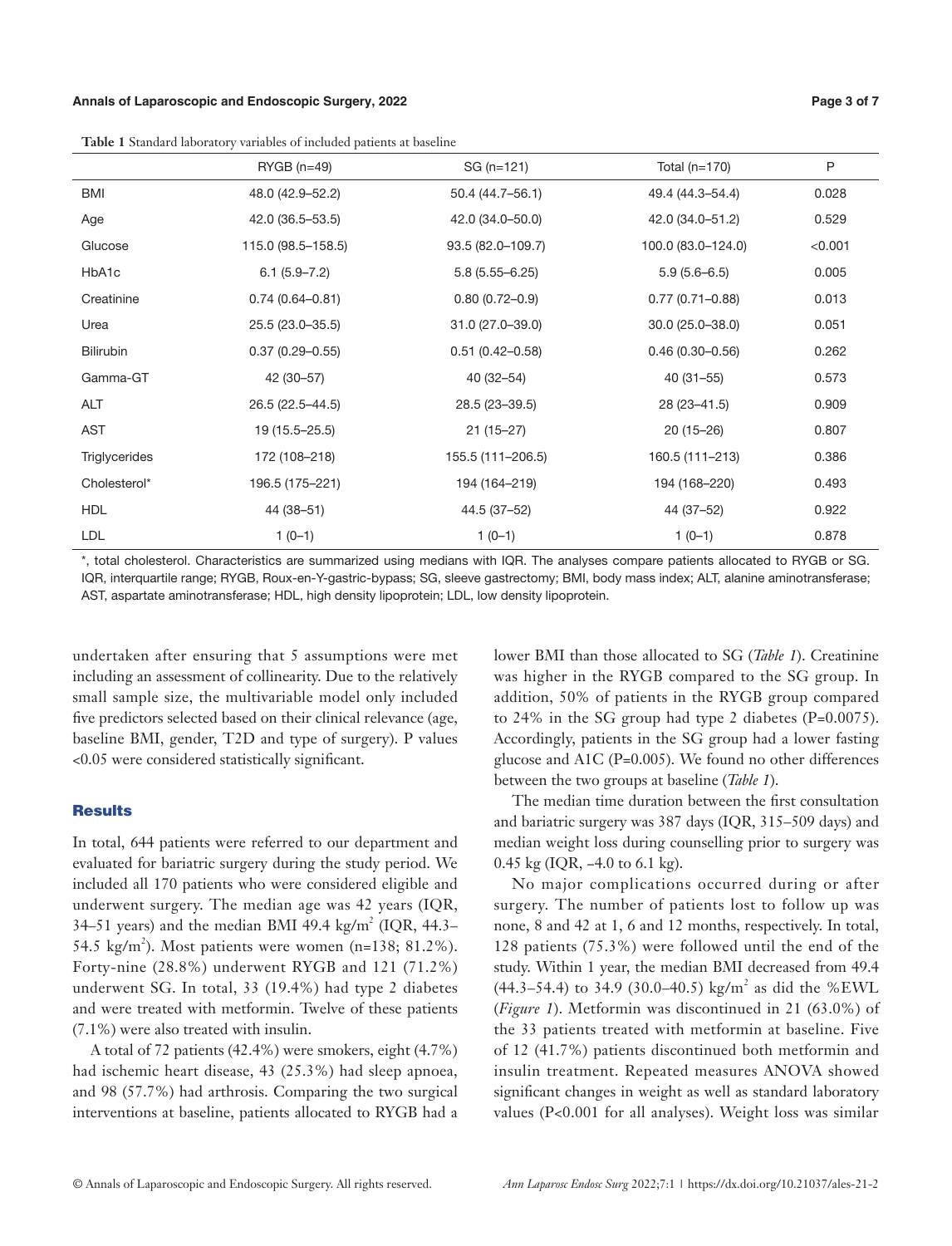in the groups allocated to RYGB or SG. Moreover, weight loss (%EWL) was not statistically significant different in men and women (P=0.79). Pre-operative weight loss was not associated with later %EWL (rho =−0.109, P=0.25). In total, 86 patients (51.8%) achieved the primary outcome therapeutic success. Comparing the two intervention groups, twenty-six patients allocated to RYGB and 62 allocated to SG achieved therapeutic success (53.1% *vs.* 51.2%; P=0.830).

Fourteen men (43.8%) and 72 women (52.2%) achieved therapeutic success. The proportion of patients who achieved treatment success was lower among patients with diabetes compared to patients without diabetes (39.3% and 53.3%, P=0.009).

As shown in *Table 2,* the univariable logistic regression analysis showed that the type of surgery (RYGB or SG) was not associated with the odds of therapeutic success in univariable analysis (OR 0.93, 95% CI: 0.40–1.81; P=0.830). The %EWL and BMI were negatively correlated



**Figure 1** %EWL after 1, 6 and 12 months in RYGB and SG. EWL, excess weight loss; RYGB, Roux-Y-gastric bypass; SG, sleeve gastrectomy.

(rho =−0.469, P<0.001). Patients who achieved therapeutic success and those who did not achieve this endpoint had a baseline median BMI of 48.0 (IQR 42.9–51.6) and 52.0  $( IQR, 48.0-58.5)$  kg/m<sup>2</sup>. The BMI at baseline and T2D were significant negative predictors of therapeutic success in univariable (OR 0.90, 95% CI: 0.86–0.94, P<0.001; and OR 0.32, 95% CI: 0.13–0.77, P=0.005) and multivariable analysis (OR 0.87, 95% CI: 0.82–0.93, P<0.001 and OR 0.21, 95% CI: 0.07–0.62).

Regarding patients lost to follow up, no specific reason was giving in case of discontinuation of the bariatric program, and thus reasons for loss to follow up were unknown. 20 % of patients with SG were lost to follow up, while 34.7% of patients with RYGB were lost to follow up. The difference was not statistically significant (P=0.055). There was no statistically significant difference for gender, age, baseline BMI or T2D between patients lost do follow up and those who completed the study.

#### **Discussion**

In our study, we found that baseline BMI and T2D were independent predictors of therapeutic success (>50% EWL) after bariatric surgery. A lower BMI and absence of T2D but not age, gender, surgery method and weight loss prior to surgery predicted therapeutic success. The %EWL in our study was similar to the findings of previous studies (14). The findings provide information to support the debate about criteria for bariatric surgery as patients with a lower BMI have a greater chance of achieving the target weight loss. The association of higher BMI with lower %EWL has been documented both for SG and RYGB (13,15-18). Our findings support the data in the current literature. In our cohort, T2D was independent negative

**Table 2** Univariable and multivariable logistic regression analyses (odds ratios with 95% confidence intervals) of variables associated with therapeutic success defined as % EWL of at least 50% after 12 months

|                      | Univariable regression analysis |         | Multivariable regression analysis |         |
|----------------------|---------------------------------|---------|-----------------------------------|---------|
|                      | Odds ratio (95% CI)             | P       | Odds ratio (95% CI)               | P       |
| Age                  | $0.98(0.94 - 1.01)$             | 0.40    | $0.97(0.93 - 1.01)$               | 0.124   |
| Gender               | $1.27(0.59 - 2.75)$             | 0.54    | $0.96(0.29 - 3.20)$               | 0.945   |
| Surgery (RYGB or SG) | $0.93(0.48 - 1.81)$             | 0.83    | $0.84(0.28 - 2.50)$               | 0.759   |
| T2D                  | $0.32(0.13 - 0.77)$             | 0.011   | $0.21(0.07 - 0.62)$               | 0.005   |
| BMI                  | $0.90(0.86 - 0.94)$             | < 0.001 | $0.87(0.82 - 0.93)$               | < 0.001 |

EWL, excess weight loss; BMI, body mass index; RYGB, Roux-en-Y-gastric-bypass; SG, sleeve gastrectomy; T2D, type 2 diabetes.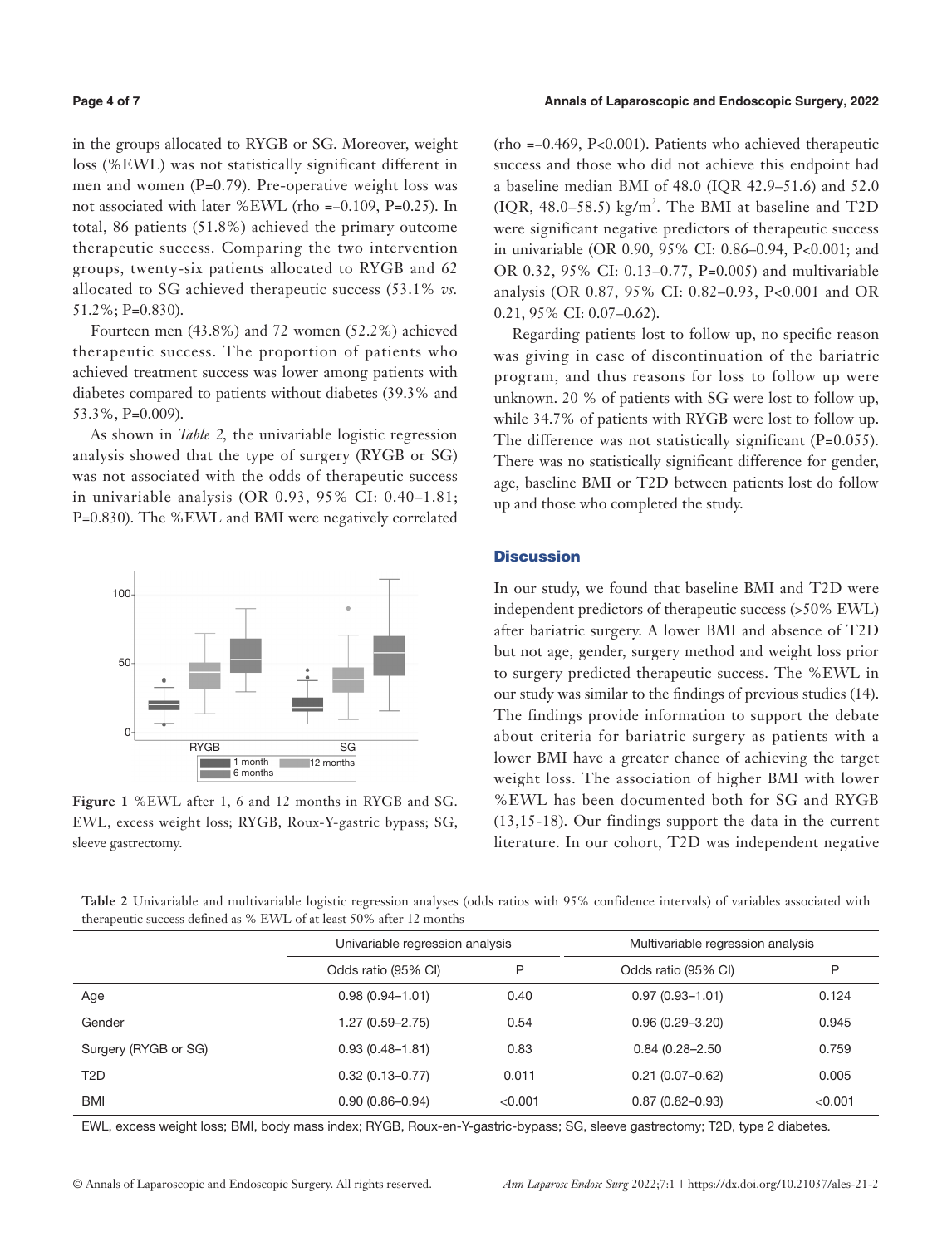#### **Annals of Laparoscopic and Endoscopic Surgery, 2022 Page 5 of 7**

predictor for therapeutic success. Of all patients included in the study, only 39.4% with T2D reached treatment success while 53.3% without T2D reached the outcome (P=0.009). However, metformin and insulin treatment was discontinued in 64% and 41% of patients with T2D, respectively. This indicates major metabolic improvements in these patients, despite lower weight loss. These metabolic changes that occur after bariatric surgery and contribute to improvement in T2D are another very important outcome.

Early weight loss after surgery appears to be of great importance, as a recent multicentre-study with 1,456 patients demonstrated (19). We found considerable early weight loss during the first 6 months after surgery. The beneficial effect on weight loss was similar for SG and RYGB. The proportion of T2D was higher in RYGB, and patients with T2D were less likely to reach treatment success (OR 0.21, 95% CI: 0.07–0.62). The high proportion of T2D might have influenced the performance of RYGB. Patients that underwent SG had a higher baseline BMI. However, the two methods had an equally high proportion of patients who achieved therapeutic success. In the literature, RYGB is shown to perform slightly better than SG in terms of long-term weight loss, nevertheless, both procedures are very beneficial for patients with morbid obesity. Patients in our study underwent SG or RYGB according to shared decision of patient and surgeon. SG was has become increasingly popular during the past decade (20). Both RYGB and SG are recommended in morbid obesity (21,22). Some studies found better metabolic outcomes for RYGB and superior long-term weight reduction (23,24), but adverse events including hypoglycaemia occur more often with RYGB than with SG (25). Based on the beneficial metabolic effects, patients with a high risk of cardiovascular disease could benefit from RYGB rather than SG (26,27). We found no clear difference between the two groups but cannot exclude the possibility that long-term differences may arise. In agreement with previous findings, our data revealed a beneficial effect on post-surgery weight loss and lipids (28). This may reflect different diets (29) , but changes in gut hormone are also likely to be important (30). The changes occur in patients undergoing SG as well as those undergoing RYGB (31).

Out of the 644 patients considered for bariatric surgery, 170 were found eligible and underwent surgery. In Germany, bariatric surgery is considered last resort in the treatment of obesity and covered by the health insurances only after a thorough multimodal assessment. Most of the patients evaluated for bariatric surgery stopped their participation in the counselling group prematurely and were therefore not considered eligible for bariatric surgery. Others were considered "not emotional stable enough" to undergo bariatric surgery, and some patients showed sufficient response to conservative weight loss, and therefore decided not to undergo bariatric surgery.

Our study has also several limitations. The study population was relatively small and may be not representative in all aspects. Furthermore, our dataset is not complete as several patients were lost to follow-up. These limitations are typical for retrospective studies (32).

#### **Conclusions**

We found that a high baseline BMI and presence of T2D may have a negative impact on the therapeutic success, defined as >50% EWL. Age, gender, surgery method and weight loss prior to surgery were no predictors for therapeutic success. There was a similar beneficial effect of SG and RYGB on weight loss. This study contributes to the evidence assuming that obese patients fulfilling criteria for bariatric surgery should be considered to undergo surgery at an early time point.

#### Acknowledgments

*Funding:* None.

#### **Footnote**

*Provenance and Peer Review:* This article was commissioned by the Guest Editors (Philipp Lingohr and Jonas Dohmen) for the series "Immunologic Implications of Minimal Invasive Surgery" published in *Annals of Laparoscopic and Endoscopic Surgery*. The article has undergone external peer review.

*Reporting Checklist:* The authors have completed the STROBE reporting checklist. Available at [https://ales.](https://ales.amegroups.com/article/view/10.21037/ales-21-2/rc) [amegroups.com/article/view/10.21037/ales-21-2/rc](https://ales.amegroups.com/article/view/10.21037/ales-21-2/rc)

*Data Sharing Statement:* Available at [https://ales.amegroups.](https://ales.amegroups.com/article/view/10.21037/ales-21-2/dss) [com/article/view/10.21037/ales-21-2/dss](https://ales.amegroups.com/article/view/10.21037/ales-21-2/dss)

*Conflicts of Interest:* All authors have completed the ICMJE uniform disclosure form (available at [https://ales.](https://ales.amegroups.com/article/view/10.21037/ales-21-2/coif) [amegroups.com/article/view/10.21037/ales-21-2/coif](https://ales.amegroups.com/article/view/10.21037/ales-21-2/coif)). The series "Immunologic Implications of Minimal Invasive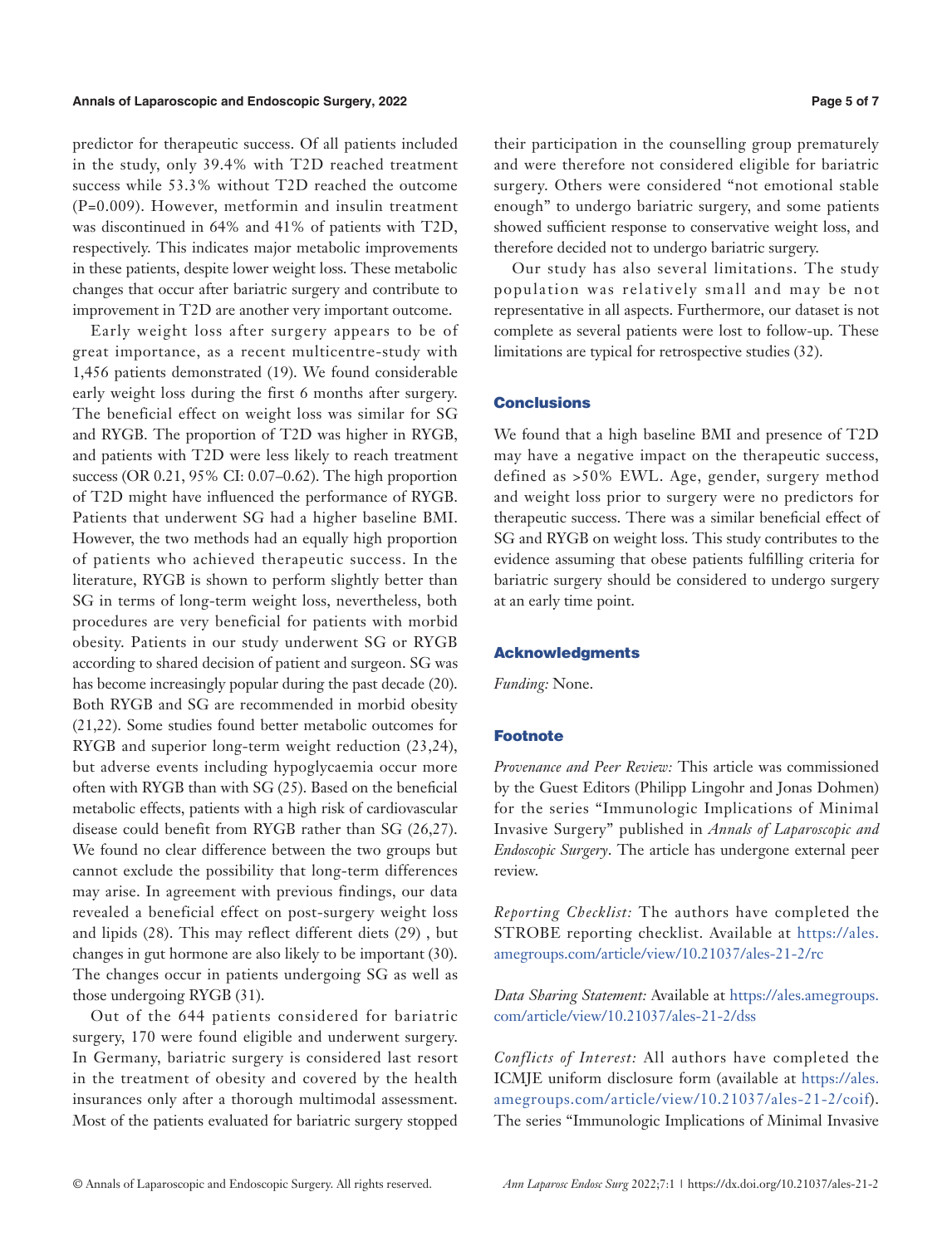# **Page 6 of 7 Annals of Laparoscopic and Endoscopic Surgery, 2022**

Surgery" was commissioned by the editorial office without any funding or sponsorship. AT reports Staplers of J&J were used in bariatric operations. The company is not mentioned in the manuscript. The authors have no other conflicts of interest to declare.

*Ethical Statement:* The authors are accountable for all aspects of the work in ensuring that questions related to the accuracy or integrity of any part of the work are appropriately investigated and resolved. The study was conducted in accordance with the Declaration of Helsinki (as revised in 2013). The patients consented to all interventions and the local Ethics Committee of the Medical Faculty of the University of Bonn approved of the study (072/18).

*Open Access Statement:* This is an Open Access article distributed in accordance with the Creative Commons Attribution-NonCommercial-NoDerivs 4.0 International License (CC BY-NC-ND 4.0), which permits the noncommercial replication and distribution of the article with the strict proviso that no changes or edits are made and the original work is properly cited (including links to both the formal publication through the relevant DOI and the license). See: [https://creativecommons.org/licenses/by-nc-nd/4.0/.](https://creativecommons.org/licenses/by-nc-nd/4.0/)

# **References**

- 1. James WPT. Obesity: A Global Public Health Challenge. Clin Chem 2018;64:24-9.
- 2. James WP. WHO recognition of the global obesity epidemic. Int J Obes (Lond) 2008;32 Suppl 7:S120-6.
- 3. Tremmel M, Gerdtham UG, Nilsson PM, et al. Economic Burden of Obesity: A Systematic Literature Review. Int J Environ Res Public Health 2017;14:435.
- 4. Effertz T, Engel S, Verheyen F, et al. The costs and consequences of obesity in Germany: a new approach from a prevalence and life-cycle perspective. Eur J Health Econ 2016;17:1141-58.
- 5. Owen-Smith A, Donovan J, Coast J. "Vicious circles": the development of morbid obesity. Qual Health Res 2014;24:1212-20.
- 6. Sowemimo OA, Yood SM, Courtney J, et al. Natural history of morbid obesity without surgical intervention. Surg Obes Relat Dis 2007;3:73-7; discussion 77.
- 7. Schauer PR, Bhatt DL, Kirwan JP, et al. Bariatric Surgery versus Intensive Medical Therapy for Diabetes - 5-Year Outcomes. N Engl J Med 2017;376:641-51.
- 8. Sundbom M. Laparoscopic revolution in bariatric surgery.

World J Gastroenterol 2014;20:15135-43.

- 9. Buchwald H, Oien DM. Metabolic/bariatric surgery worldwide 2011. Obes Surg 2013;23:427-36.
- 10. Frühbeck G. Bariatric and metabolic surgery: a shift in eligibility and success criteria. Nat Rev Endocrinol 2015;11:465-77.
- 11. Landecho MF, Valentí V, Moncada R, et al. Eligibility and Success Criteria for Bariatric/Metabolic Surgery. Adv Exp Med Biol 2017;960:529-43.
- 12. da Cruz MRR, Branco-Filho AJ, Zaparolli MR, et al. Predictors of Success in Bariatric Surgery: the Role of BMI and Pre-operative Comorbidities. Obes Surg 2018;28:1335-41.
- 13. Livhits M, Mercado C, Yermilov I, et al. Preoperative predictors of weight loss following bariatric surgery: systematic review. Obes Surg 2012;22:70-89.
- 14. van de Laar AW, Acherman YI. Weight loss percentile charts of large representative series: a benchmark defining sufficient weight loss challenging current criteria for success of bariatric surgery. Obes Surg 2014;24:727-34.
- 15. Nickel F, de la Garza JR, Werthmann FS, et al. Predictors of Risk and Success of Obesity Surgery. Obes Facts 2019;12:427-39.
- 16. Barhouch AS, Padoin AV, Casagrande DS, et al. Predictors of Excess Weight Loss in Obese Patients After Gastric Bypass: a 60-Month Follow-up. Obes Surg 2016;26:1178-85.
- 17. Vennapusa A, Panchangam RB, Kesara C, et al. Factors Predicting Weight Loss after "Sleeve Gastrectomy with Loop Duodenojejunal Bypass" Surgery for Obesity. J Obes Metab Syndr 2020;29:208-14.
- 18. Sisik A, Basak F. Presurgical Predictive Factors of Excess Weight Loss After Laparoscopic Sleeve Gastrectomy. Obes Surg 2020;30:2905-12.
- 19. Manning S, Pucci A, Carter NC, et al. Early postoperative weight loss predicts maximal weight loss after sleeve gastrectomy and Roux-en-Y gastric bypass. Surg Endosc 2015;29:1484-91.
- 20. Emile SH, Elfeki H, Elalfy K, et al. Laparoscopic Sleeve Gastrectomy Then and Now: An Updated Systematic Review of the Progress and Short-term Outcomes Over the Last 5 Years. Surg Laparosc Endosc Percutan Tech 2017;27:307-17.
- 21. Climent E, Benaiges D, Pedro-Botet J, et al. Laparoscopic Roux-en-Y gastric bypass vs. laparoscopic sleeve gastrectomy for morbid obesity: a systematic review and meta-analysis of lipid effects at one year postsurgery. Minerva Endocrinol 2018;43:87-100.